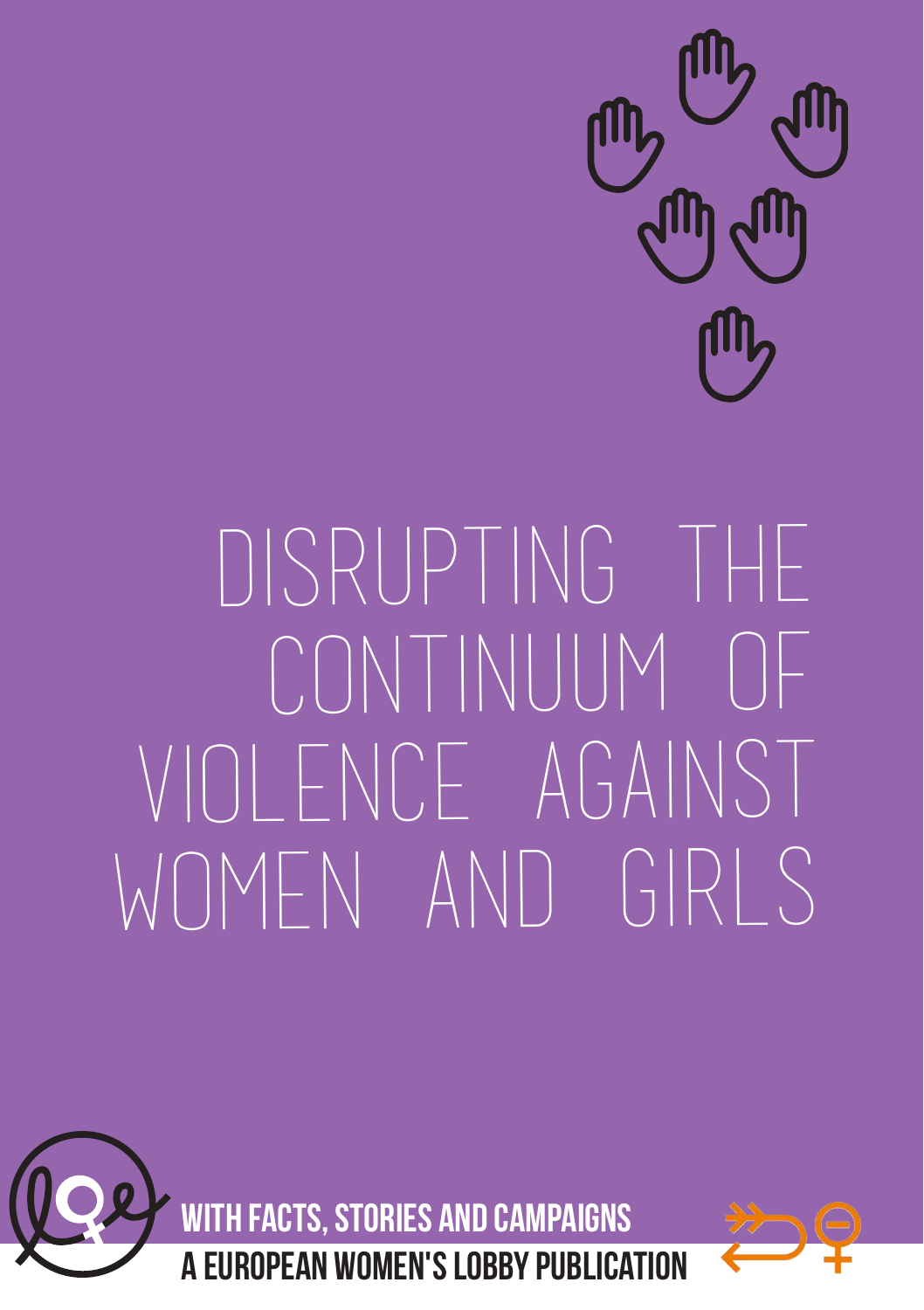Despite progress over the last decades on equality between women and men, there is not a single country in the world where women and girls are free from male violence, and there is not a single area in any woman's life where she is not exposed to the threat or reality of acts of male violence. One in three women in the EU, or 62 million women, has experienced physical and/or sexual violence since the age of 15.

Male violence against women knows no geographical boundaries, no age limit, no class, race or cultural distinctions. It is manifested in multiple forms and involves a wide variety of perpetrators from intimate partners and family members, work colleagues and acquaintances, to strangers and institutional actors such as police, health professionals, teachers and soldiers. **All forms of male violence against women are linked and form a continuum of violence,** as conceptualised by Professor Liz Kelly in 1988, and which takes very diverse forms, from obvious violations of women's rights to subtle or distorted forms of control over women's lives, bodies, and sexuality.

Male violence against women is clearly linked to a culture of sexism in our societies, coupled with indirect forms of violence against women such as women's poverty, women's economic dependence, gender pay and pension gaps, women's unequal participation in political life and the lack of parity democracy, women's unequal access to public services and common goods (including health, education, culture, transport, housing, media, etc.), sexist stereotyping in the media, etc.

#### **All forms of violence against women aim to silence women and maintain them in a subordinate place.**

**This is why ending male violence against women and girls is a prerequisite to achieving real equality between women and men! It is time to listen to the voices of victims and survivors and to end the persistent impunity by bringing all perpetrators to justice, all over Europe!**

Putting an end to all forms of violence against women and girls has to be intrinsically linked to the commitment made by the European Union (EU) and all its Member States to achieve gender equality and promote women's rights, a fundamental and founding value of the EU, as stated in Article 2 of the Treaty on European Union and in the Charter of Fundamental Rights of the EU.

**Any action to put an end to male violence against women, at all levels, should consist of a comprehensive policy framework, which addresses male violence directly and also mainstreams the issue and its impact across all policy areas.**

## 'The mechanism of violence is what destroys women, controls women, diminishes women and keeps women in their so-called place.' Eve Ensler, founder of V-Day

**Violence against women and girls is a European issue. It requires a European policy response:**

 $\Rightarrow$  The recognition, by the EU and its Member States, of all forms of male violence against women as part of a continuum of violence against women because they are women;

- $\Rightarrow$  The ratification and implementation of the Istanbul Convention by the EU;
- $\Rightarrow$  The ratification and implementation of the Istanbul Convention by all EU member states;
- $\Rightarrow$  An EU strategy and directive criminalising all forms of male violence against women and girls, and providing assistance and support to all women and girls victims;
- $\Rightarrow$  An EU coordinator to end violence against European Commission's work on equality between women and men;
- $\Rightarrow$  Systematic consultation of and sustainable funding for women's organisations providing support to women and girls victims, and campaigns, at EU, national and local levels.

The content of this factsheet is based on the contribution of the experts of the European Women's Lobby (EWL) Observatory on violence against women. This is a unique structure established 20 years ago to bring together 35 women from frontline NGOs, academia, women's organisations, all working at national and European level to end male violence against women and girls. The EWL Observatory on violence against women supports the advocacy work of the European Women's Lobby membership throughout Europe.

You will find here data, campaigns and stories that illustrate the reality of violence against women and girls in Europe today. There are many more inspiring examples of actions to end violence against women and girls, which could not all be included here. To find out more, get in contact and engage with EWL member organisations!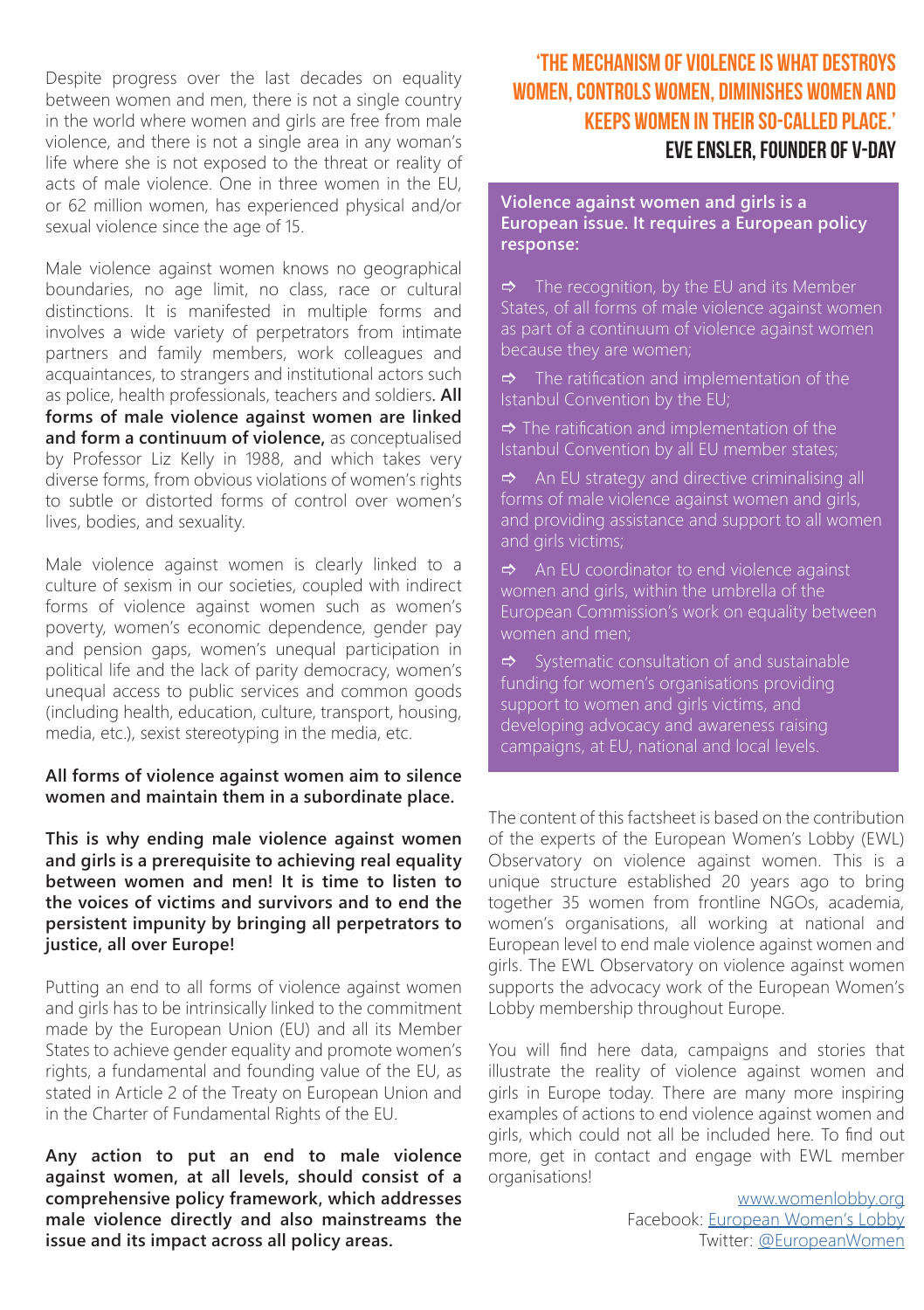## MAI F FAMILY AND PARTNER VIOLENCE



of all acts of violence taking place within the home are male violence against women.



women each week in Europe are murdered by a partner or expartner.

of all women in the EU experience psychological violence by a partner since the age of 15.

 $\bullet$  Studies estimate that  $30\%$  of undocumented migant women have been victims of domestic violence during the last 12 months in Europe.

 $\bullet$  Women with disabilities are  $40\%$  more likely to be the victims of domestic violence than women without disabilities.

 $\bullet$  1 in 4 women over 60 years of age in Europe has experienced abuse or violence in the last 12 months.

 $\bullet$  5 out of 6 women in Austria don't report the most severe acts of domestic violence to the police or another law enforcement agency.



"The good breaks the evil: that to me, is what the Orange House women's shelter in the Netherlands is all about", says Mimi. Mimi lived for many years in an abusive relationship in which she was severely beaten and humiliated by her husband. The breaking point which made her decide to leave her husband was when her oldest son said to her: "Mama, you are so tired. You have always been thinking about others, now you should think about yourself…". She left with her children, not to return again. Her stay at the women's shelter and the counselling she and her children got, motivated and strengthened her both to talk to her ex-husband after some time and stand up for herself. "I was a different person when I was at my own home. Now, at the shelter, I have become once again the Mimi that I have always been. I am free, I have come back. Mimi is back."

**IC Change Campaign (UK)** wants to give visibility to the reality of male violence against women and girls in the UK, including intimate partner violence. Specifically, I the campaign aims at spreading awareness and ensuring that the government follows  $\sf I$ through on its commitment to make the Istanbul Convention law in the UK. The campaign is run by a grassroots group, made up entirely of volunteers, and supported by many women's organisations across the UK (England, Northern Ireland, Scotland and Wales). A very successful advocacy strategy let to the adoption of a bill that requires the UK government to set up a timeline for the ratification of the Istanbul Convention. **More info:** http://icchange.co.uk/2017/04/28/iclaw/

In the context of the wider campaign in the UK, **the End Violence Against Women Coalition (EVAW)** has run the "Protecting Women's Services" campaign which highlights the right to specialist support services, which are essential for helping women and girls flee violence and rebuild their lives. While increasing numbers of survivors across the UK are seeking support, women and girls still encounter barriers when trying to access specialist services due to funding cuts and competitive procurement. **More info:** http://www.endviolenceagainstwomen.org.uk/

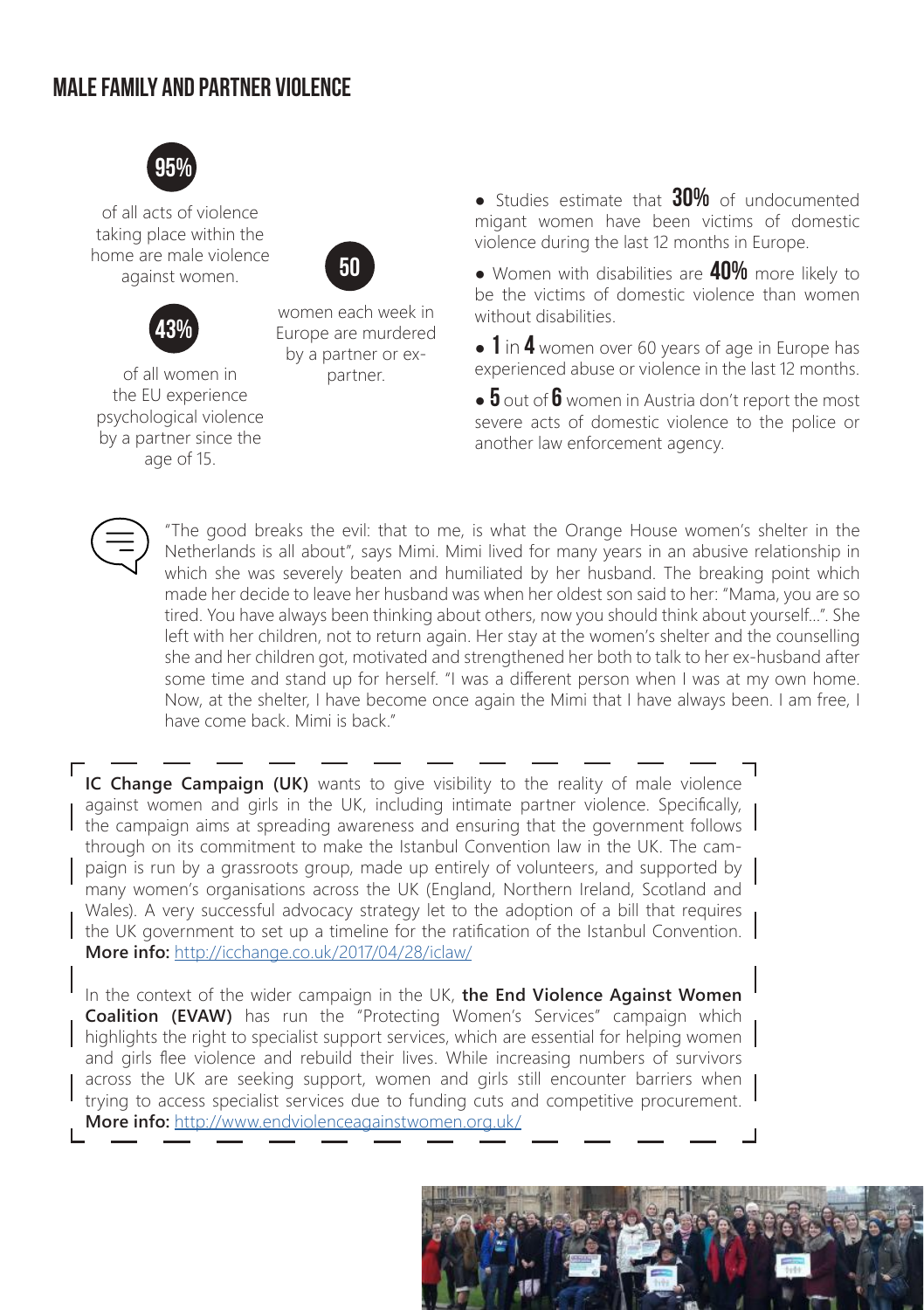## SEXUAL VIOLENCE AND SEXUAL ABUSE



Every second woman in the EU has experienced sexual harassment since the age of 15.



In Sweden, 4 in 5 women have experienced sexual harassment since the age of 15.

Every 7 minutes a woman is raped in France, that is  $205$  rapes each day.

- 61% of persons with disabilities in Europe have experienced sexual harassment since the age of 15.
- 1 in 10 women in the Netherlands has been raped at some point in her life.
- $\bullet$  Almost  $1$  in  $2$  (47%) Maltese think that women often make up or exaggerate claims of abuse or rape.
- $\bullet$  More than  $1$  in  $2$  persons ( $55\%$ ) in Romania believe that having sexual intercourse without sexual consent can be justified in certain situations such as being drunk or wearing revealing clothing.
- 85% of women aged 18-24 in the UK have experienced street harassment and **45%** have experienced it in form of unwanted touching. Studies show that when they object to harassment, women of colour receive a barrage of racism.



Dovilė Masalskienė, EWL Observatory expert from Lithuania, and from the Women's Issues Information Centre, reports: "In Lithuania, sexual violence from intimate partner is a taboo, and in a majority of cases it is not considered as violence, more as a duty of the spouse. When a case of domestic violence is reported, the physical violence might be taken into account but not the sexual violence. Victims of rape are still blamed and that is why they are afraid of reporting rape to the authorities. When women dare to report, they face secondary victimisation during the judicial process. There have been cases where even the judge blames the victim."





The **Sexual Violence Centre in Cork** (Ireland) provides a comprehensive set of services in order to support the daily struggle of women who have been victims of sexual violence and abuse. Recently, the Centre has been campaigning together with a coalition of more than 70 organisations for the improvement of the Irish law on sexual offences. The law has been adopted in 2017 and it defines sexual consent for the first time giving clarity to the legislation. Thanks to the advocacy work of women's organisations, organised through the coalition Turn Off the Red Light, the new legislation also tackles child pornography, incest, child sexual grooming and criminalises the purchase of sexual services. **More info:** http://www.sexualviolence.ie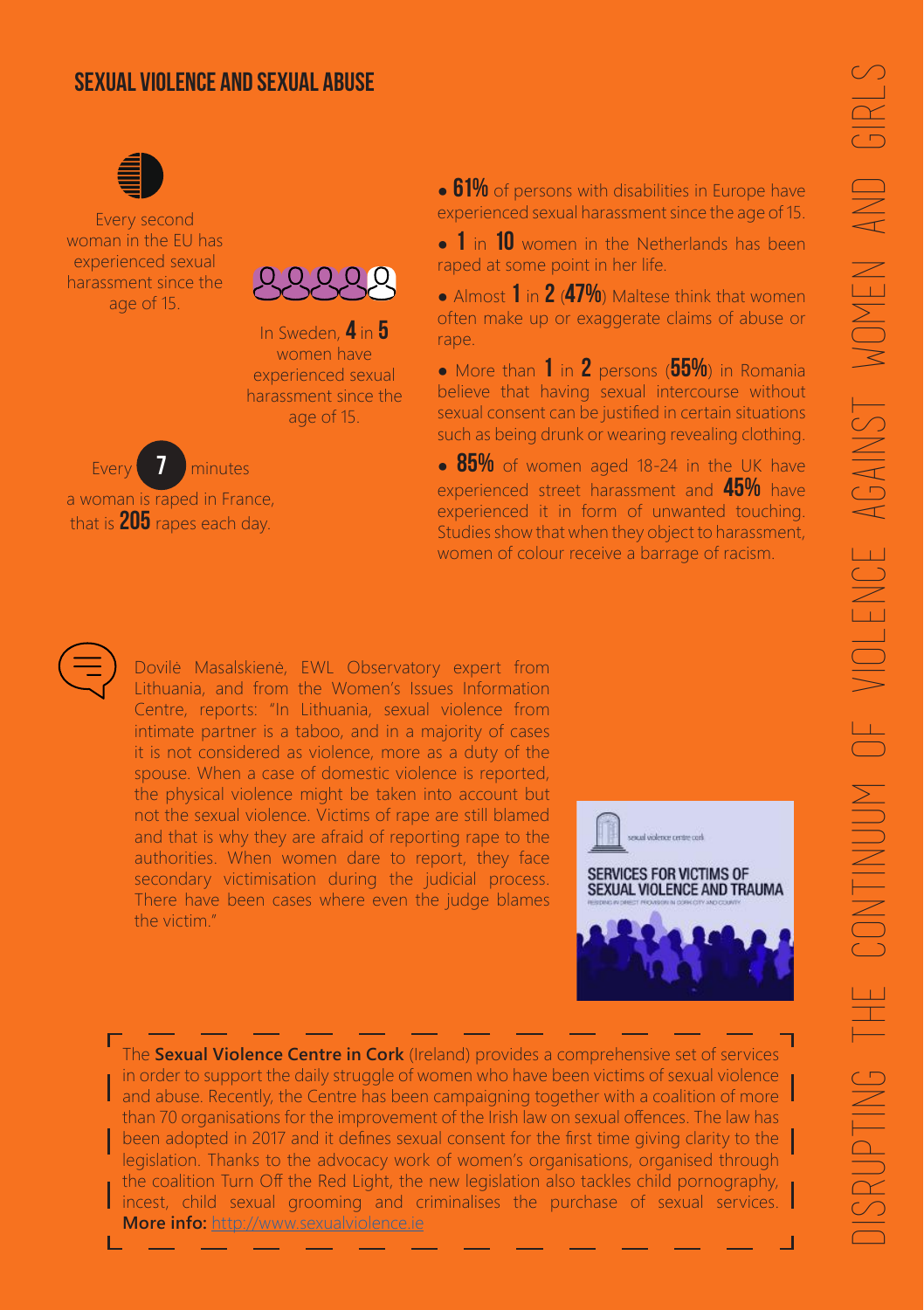## **PROSTITUTION**

 68%  $9$  out of  $10$  women

in prostitution would like to exit the system of prostitution but feel unable to do so.

of persons in prostitution meet the criteria for Post-Traumatic Stress Disorder in the same range as war veterans and victims of torture.



60 to 90% of prostituted persons have been subjected to sexual abuse and assault in their childhood.



Diverse European studies find that between  $60$ and 95% of women in prostitution have been subjected to rape or physical violence.

● Vulnerable and discriminated minorities are found in prostitution more often than the majority population. For example, **98-99%** of prostituted persons in Zurich are Hungarian citizens, of whom **80-**85% are Romani women.

 $\bullet$  In France, the human cost borne by prostituted persons is estimated at 252 to 370 million euros per year.

 $\bullet$  In France, women in prostitution are  $12$  times more likely to commit suicide than the general public.

 $\bullet$  54% of prostitute-users recognised having had aggressive sexual behaviour towards a partner not in prostitution.



Marie Merklinger spent three years in the German sex trade because of financial desperation. "When I wanted to exit, the frontline organisations convinced me to stay and to develop a better marketing strategy to sell myself". She however managed to exit in 2011 after finding work outside prostitution. When she lost her job, she became overwhelmed with trauma and sank into a state of powerlessness, desperation and depression. She searched for help and somebody to talk to but found, largely because of Germany's legalisation structure, that there was nothing and nobody to help her. In a country where prostitution is seen as a viable 'job', support is non-existent. She is now a member of SPACE International, an international network of survivors of the sex trade.

In 2013, 7 French youth organisations came together to create the network **"Youth for the abolition of prostitution"** to bring the perspective of young people into the public debate on prostitution, while a law on the Nordic Model was being discussed. The feminist organisation Osez le féminisme produced a short video fiction, called "Prostitution: a job like any other?" to denounce the normalisation of prostitution as 'sex work'. The youth contribution played a key role towards the adoption of the French abolitionist law in April 2016, which provides for the decriminalisation of and support to persons in prostitution, the criminalisation of all forms of pimping and procuring as well as of the buying of sex, and education programmes on equality and respect. **More info:** https://generationabolition.wordpress.com

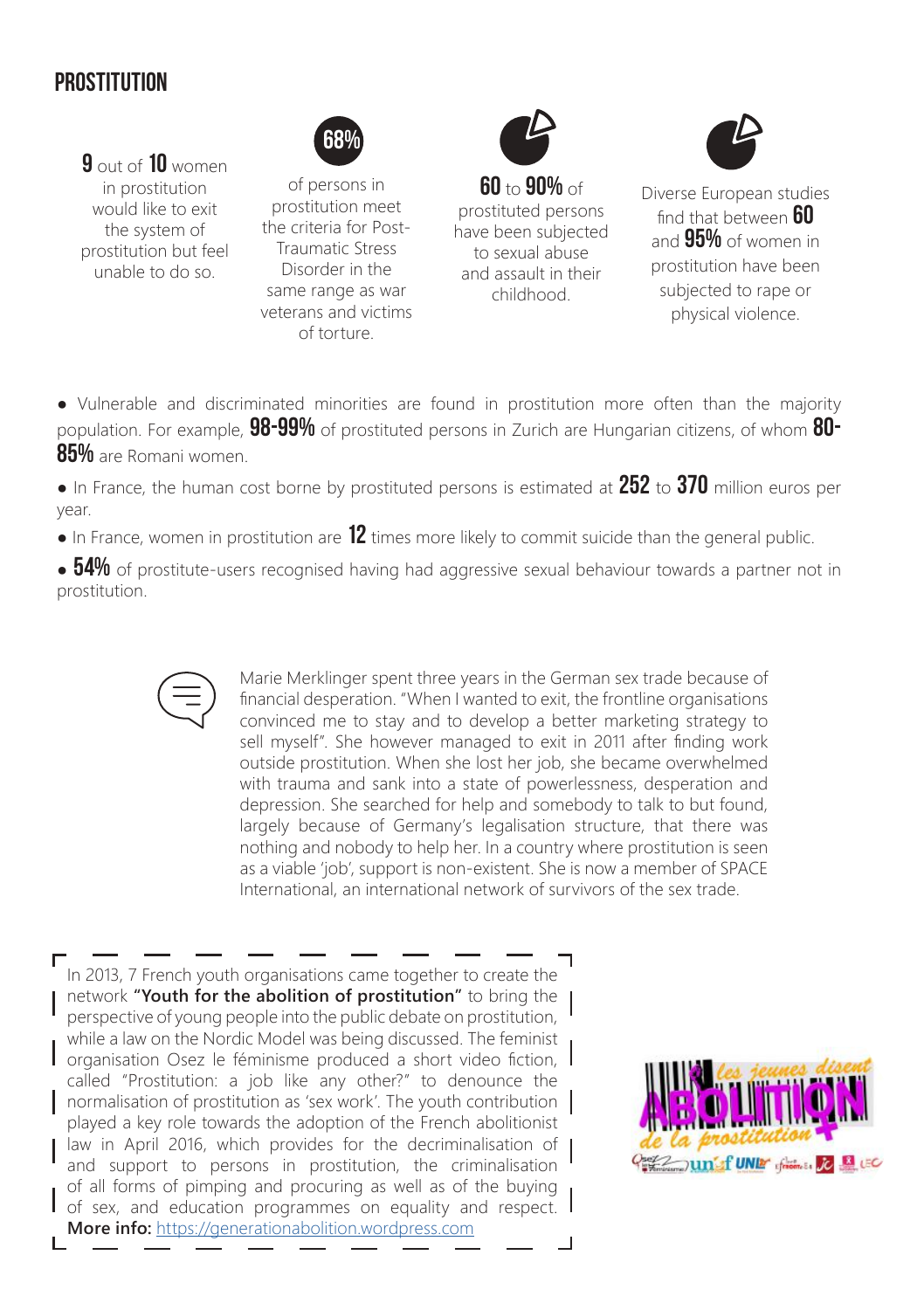## Trafficking in women



- $\bullet$  Women constitute  $85\%$  of the victims of trafficking for sexual exploitation, and are exploited in prostitution.
- $\bullet$  There may be as many as  $140,000$  sex-trafficking victims in Europe and around a third come from the Balkans.
- $\bullet$  A European study interviewing women who have been trafficked found out that nearly all women ( $95\%$ ) reported physical or sexual violence while in the trafficking situation, with three-quarters of respondents having been physically hurt, and **90%** reporting having been sexually assaulted.
- A 2014 European study on the demand for sexual services from trafficked women and girls found that the main motivation driving the purhcase of sex is 'to have control'.
- $\bullet$  80% of the Nigerian women who came to Italy by boat in the first half of 2016 were trafficked into prostitution. In 2016, 13,000 unaccompanied minors and more then 5,300 Nigerian women that have arrived in Italy.
- Human trafficking disproportionately affects minorities and disadvantaged groups such as ethnic minorities, migrants, homeless people, members of the LGBTQ population and children with histories of childhood sexual exploitation.

Born in Nigeria, Blessing lost her father and, as the eldest daughter, together with her mother, she had to provide for her three younger brothers. While she was visiting her village of origin, she met a woman who proposed her to go to Italy, where she would find a job. Blessing agreed in order to help her family. Once arrived in Prato, Italy, Blessing was prostituted, as she was told that she had contracted a debt of 30,000 euros, which she had to pay back. She was threatened that her family would be hurt if she did not obey. The other prostituted young women brought Blessing on the road and instructed her on what she should do with the buyers, and how much she had to ask. One day, when Blessing was alone in the apartment, she escaped. By begging money she bought a train ticket to go to Rome where she asked for help at the Cooperative Be Free, a women's association which helps and supports victims of trafficking in Italy.

The new French law on prostitution and trafficking in women, from April 2016, recognises the reality of sex trafficking which brings an overwhelming number of foreign women into prostitution. Therefore, the law permits the grant of a temporary residency permit as a protective measure for foreign victims even if they are not in a position to stand witness against their trafficking or pimping network. This provision is the result of the advocacy work of frontline NGOs which see the realities of prostitution and support victims and survivors in their journey towards a better life. Initiated by the frontline organisation Mouvement du Nid, the French coalition **Abolition2012**, gathering more than 60 NGOs committed to end violence against women, played a key role in bringing the voices of the most vulnerable women and girls in the public debate. **More info:** http://www.abolition2012.fr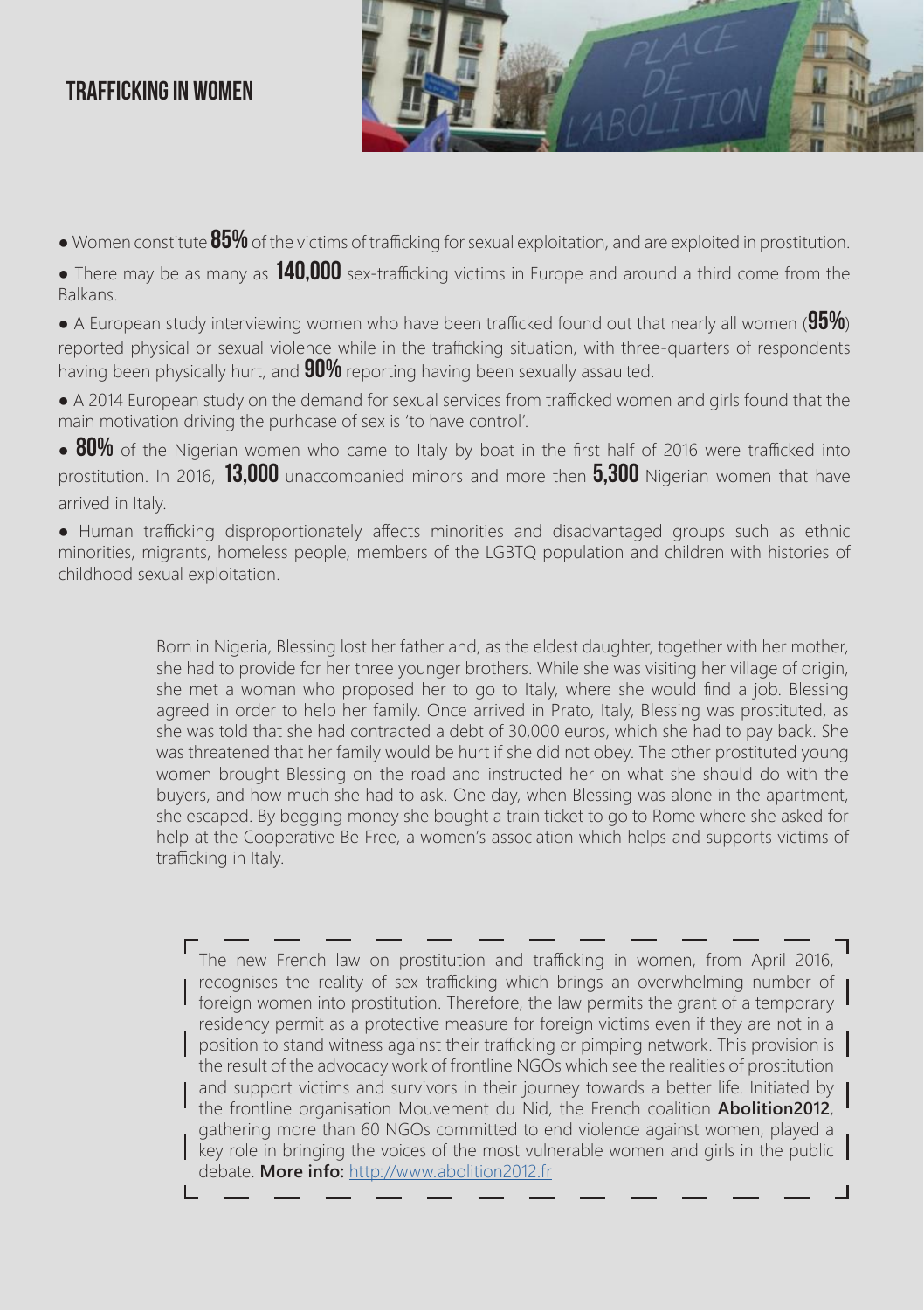## **PORNOGRAPHY**



is, in Europe, the average age of first exposure to Internet pornography.



years old  $2$  in  $3$  women in the porn industry suffer post-traumatic stress syndrome at the same level as war veterans and victims of torture.



Every second the online porn industry makes over

2,700 €

● Studies have shown that areas with higher circulation rates of pornographic magazines have **higher rape rates**.

● Men who watch porn are more likely to express attitudes **supporting violence against women** and engaging in acts of **sexual aggression and purchasing sex** than other men.

• Research has found that after being exposed to pornography, men reported being less satisfied with their partners' physical appearance, sexual performance, and level of affection and express greater desire for sex without emotional involvement.



In the book "Pimp State" (Kat Banyard, 2016), former porn performer Vanessa Belmond speaks out about her experiences of racism and violence in the porn industry: "They told me: "You're lucky you're not working for the Ghetto Gaggers (their black-themed site), we're meaner to the black girls." What a relief! Don't get me wrong, they were still plenty abusive towards me. I won't go into too much detail, but let's just say that after I was done with a shoot, I looked like I had been beaten up. Good thing they didn't cast me for the black site, because if they were meaner to black girls, I can only imagine what I would have looked like after that! If that isn't racism, I don't know what is."

Pornography promotes damaging stereotypes in its portrayal of women and men. To tackle I this, the Swedish Women's Lobby together their member organisations Unizon and Roks developed the campaign **Porrfritt** (Pornfree). The campaign demands a government inquiry to investigate the harmful effects of porn and it demands porn free spaces in society such as porn free schools and workplaces. Seminars on the harmful effects of pornography were held and a manifest was put forward that highlights the normalisation of porn; it also provides proposals of actions for a porn free society. **More info:** http://sverigeskvinnolobby.se/en

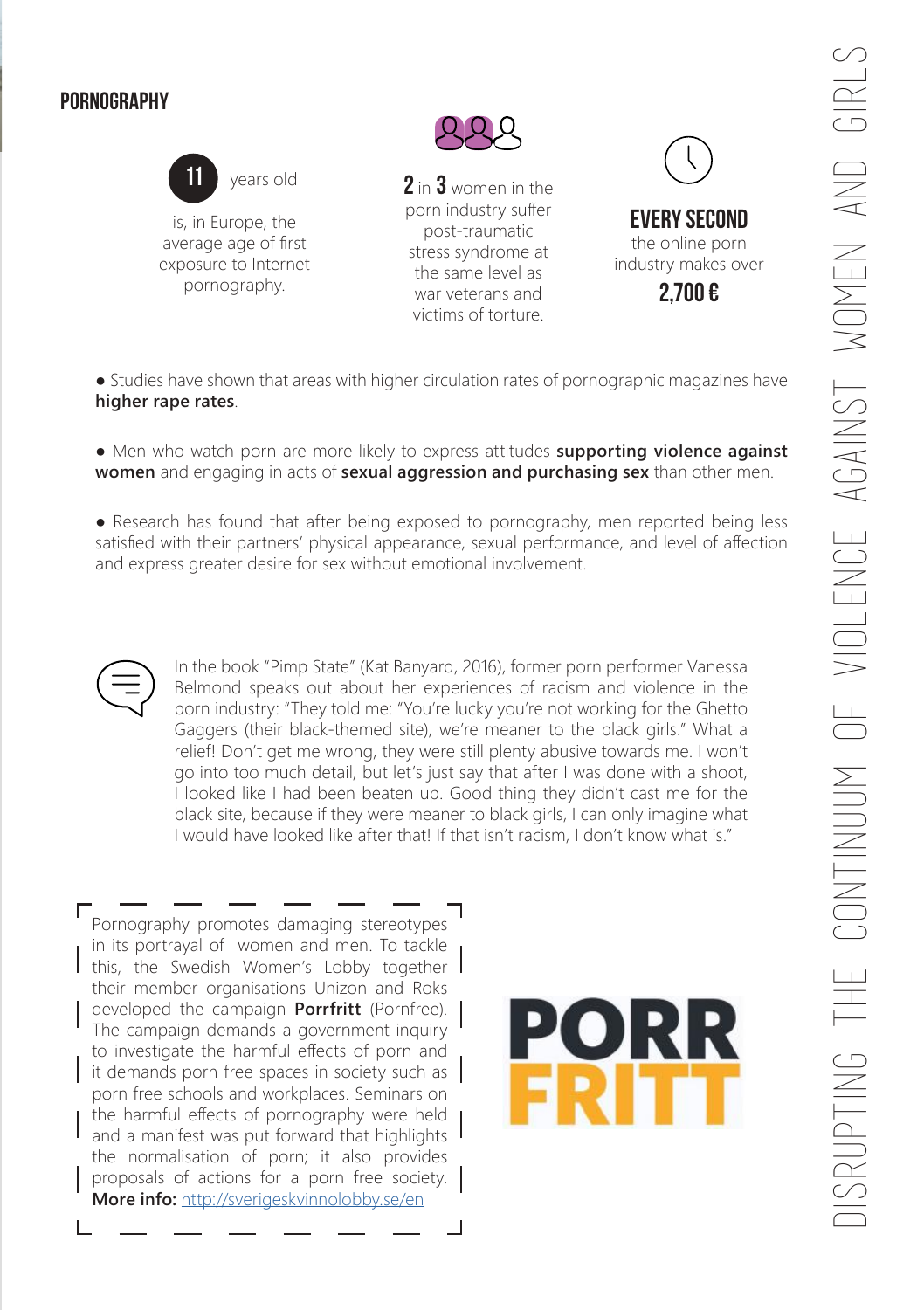# Sexism in media, sexist advertising and cyber violence

9 out of 10 young women in Sweden state that advertisements made them feel bad about their appearance or their weight and made them want to change something about themselves.



In the EU, women account for only 24% of people that we hear or read about in the news.

• Cyber violence is just as damaging to women as physical violence.

- In Europe, 9 million girls have experienced some kind of cyber violence by the time they are 15.
- Online violence is especially more prevalent at the intersection of gender and youth: almost  $1$  in  $5$  young women in Slovenia have experienced cyberharassment.
- Only 16% of photos in European newspaper show women over 45 years of age.



Testimony from the women's shelter in Sigtuna, Sweden: "In April 2017, three people have been jailed for gang raping a woman and broadcasting the horrific attack on Facebook Live. Footage of the rape was posted in a private Facebook group with 60,000 members. The Swedish court heard the prosecuted man had encouraged his friends, and 'laughed' while filming the attack on his phone. All three men pleaded not guilty, two of them claimed that the sex was consensual, and they argued that they were unaware that the victim did not want the images to be posted online. But the prosecutors said that the woman was 'heavily drunk' and 'under the influence of drugs', a situation that the men must have realised. The judge Nils Palbrant said: "It is not possible for a person in such a situation to consent." The three men were also ordered to pay a total of 335,000 kronor (34,500 €) to the victim in damages."

#### **Women European Coalition against media sexism**

**(WECAMS)** is a coalition of three European women's organisations set up with the specific aim of bringing an end to sexism in the media and advertising: DonneinQuota in Italy, Object in the UK and Les Chiennes de garde in France. All three groups have campaigned against sexist, objectifying and dehumanising representations of women in their own countries. This coalition has been established to work together in tackling sexist representations of women at European level and, in doing so, encourage governments to take decisive action so that they adopt legislation regarding the portrayal of women in the media or advertising. The Coalition launched a petition calling on the EU to strengthen its laws against sexism in the media. **More info:** https://wecams.wordpress.com

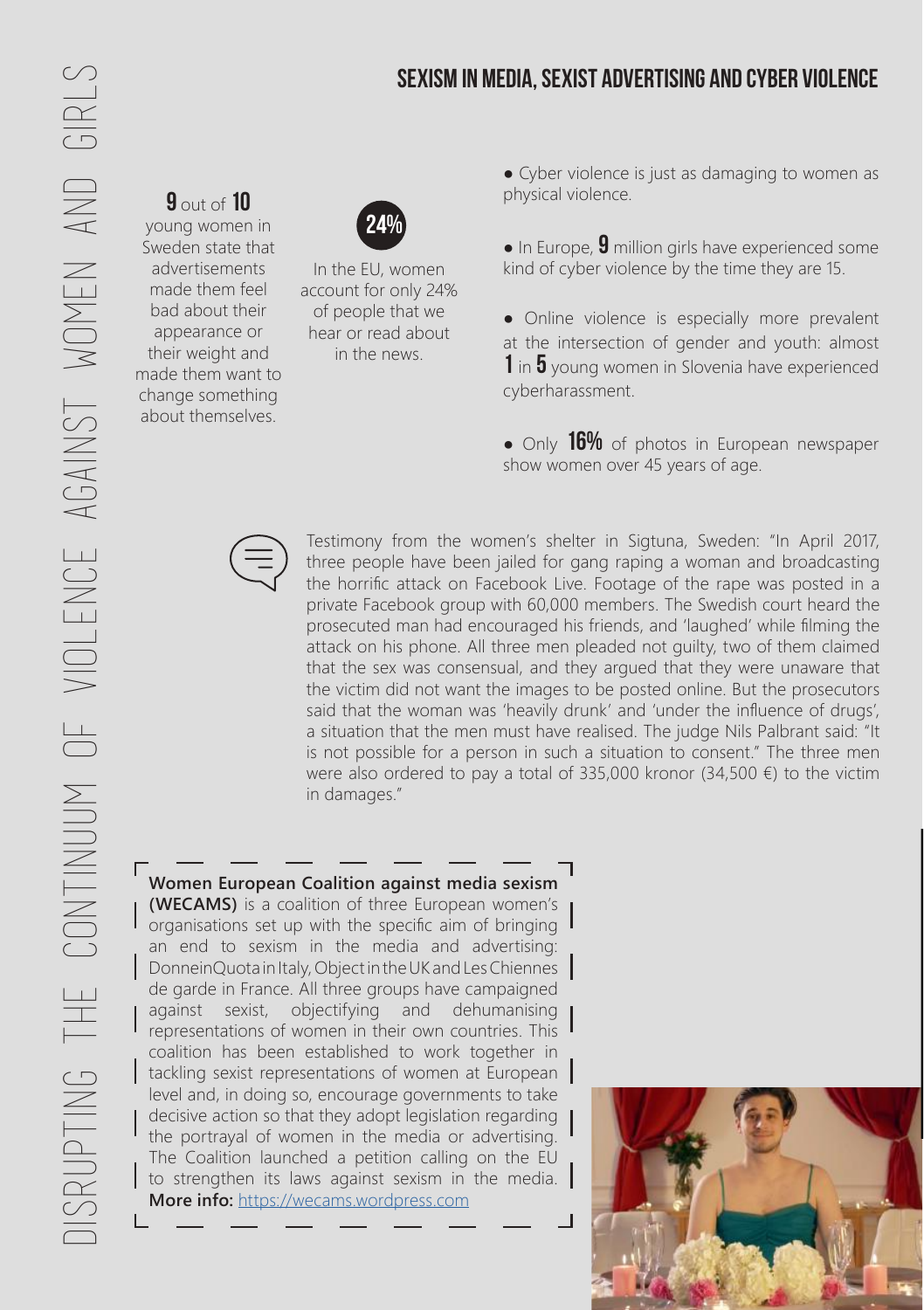# VIOLATIONS OF WOMEN'S SEXILAL AND REPRODUCTIVE HEALTH AND RIGHTS

● In the 21st century, **not all women in Europe enjoy their full sexual and reproductive rights.** Women's sexual and reproductive health and rights depend on the country they live in and on their migration status.

• The right to terminate a pregnancy is denied or restricted in  $4$  EU Member States (Malta, Cyprus, Ireland and Poland) and women face obstacles in some other countries.

• 17 European countries still require transgender persons seeking to legally change their gender to be sterilised.

● Roma women, women with disabilities, and transgender persons in Europe, face cases of forced sterilisation, which constitutes a serious violation to bodily integrity, freedom of choice and the entitlement to selfdetermination of reproductive life.

 $\bullet$  In Italy,  $70\%$  of gynaecologists working in public hospitals refuse to carry out abortions on the grounds of concientious objection, thus the right of women's self-determination regarding pregnancy is hindered.

● Surrogacy is a global trade with children and women that exploit women's bodies and their reproductive organs.



The Roma Rights Centre conveys the words of a survivor: "The moment I knew what happened [sterilisation], I thought it is because I am a Romani woman. We have been told that Romani women should not give birth to children at all, I remember a social worker telling it already to my mother, when I was a little girl. And it was so unfair, because my mother took care of six of us, alone. She has been hard-working all her life".





While the issue of surrogacy is being discussed in several EU countries, feminist organisations are building coalitions at national level to raise awareness of the reality of surrogacy and advocate for the prohibition of all forms. In Sweden, France, Spain, and Italy amongst others, networks are being created and bring the voices of survivors, as well as the values of women's human rights. The Spanish network **Red Estatal contra el alquiler de vientres** gathers more than 60 women's and LGBT organisations, and demonstrated in May 2017 against a surrogacy fair in Madrid. **More info:** http://www.noalquilesvientres.com

In Poland in 2016 and 2017, women's organisations led the "**Black protests**", mobilising thousands of people all over the country wearing black clothes to show their anger against a bill which would introduce a near-total ban on abortion. Women's organisations from all over Europe mobilised in solidarity with women in Poland in their struggle to ensure their fundamental human right to take decisions over their own lives. To support their demands, a petition and an open letter was launched at EU level calling the Polish authorities to promote a new bill that would finally ensure that women's rights are respected in Poland. **More info:** https://act.wemove.eu/campaigns/abortion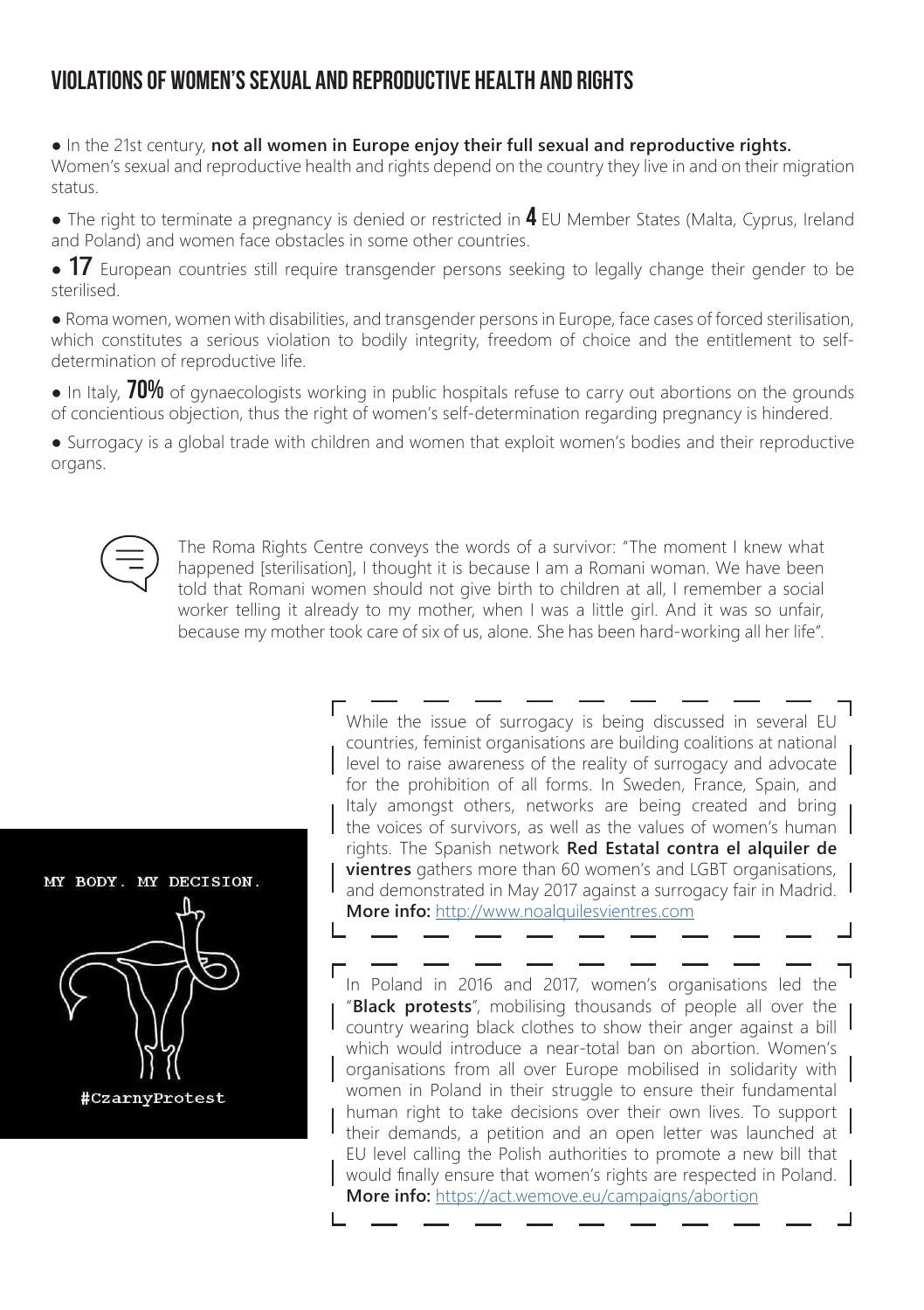## Violence against women at work

- . In France, 39% of nurses are frequently exposed to violent events.
- More than half of all women in the UK, and nearly two-thirds of women aged 18 to 24, experienced sexual harassment at work.
- 80% of women working in large companies in France state being regularly confronted with sexist confidence, their well-being and performance.
- Almost 1 in 2 respondents in Hungary think that touching a colleague in an appropriate or unwanted way should not be illegal.
- $\bullet$  In Europe,  $\overline{3}$  in  $\overline{4}$  women in top management positions have experienced sexual harassment.



The project '**Safe at Home, Safe at Work**' of the European Trade Union Confederation (ETUC) studies of European-level developments on gender-based violence and harassment at work, including domestic violence at work. The report shows how trade unions and/or social partners have approached the issue in negotiations, collective bargaining, union awareness-raising, women's organisations working to end genderbased violence.

and shows the added value of trade unions actions, innovations and negotiations to support victims and create workplaces free from violence and harassment. It also aims to raise awareness amongst a wider audience about the need for the systematic inclusion of the gender perspective when dealing with violence and harassment at work, and to make recommendations for national action and future policy developments. **More info:** https://www.etuc.org

## Male violence against women committed in the name of tradition, so-called 'honour' or religion

 $\bullet$  51 million girls between the ages of 15 and 19 are currently married around the world.

 $\bullet$  In the UK,  $12$  women are killed each year as a result of violence committed in the name of tradition or religion.

 $\bullet$  In Europe,  $500.000$  women and girls live with female gentile mutilation (FGM) and another

**180,000** women and girls are at risk of being subjected to female genital mutilation each year.

• 1,428 forced marriages were reported in the UK in 2016.

 $\bullet$  A national survey in Sweden showed that  $5\%$  of girls, or **70,000** girls, do not feel that they have the

- $\bullet$  It is estimated that  $3,780$  women living in Ireland have been subjected to FGM.
- $\bullet$  1 in 2 Romani women with low education is married by the age of 16.

The Belgian network '**Marriage and Migration**' is a coalition of around 15 NGOs working together to fight all forms of marriage (forced, precocious, arranged, traditional, therapeutic) which can deprive women and men from an essential freedom: to choose their partner. They have launched an information and prevention website about all forms of marriage finalised under constraint, and hold a helpline. The network's existence and visibility supports the implementation of the Belgian law which prohibits forced marriage, and gives a safe space for many **More info:** http://www.mariagemigration.org

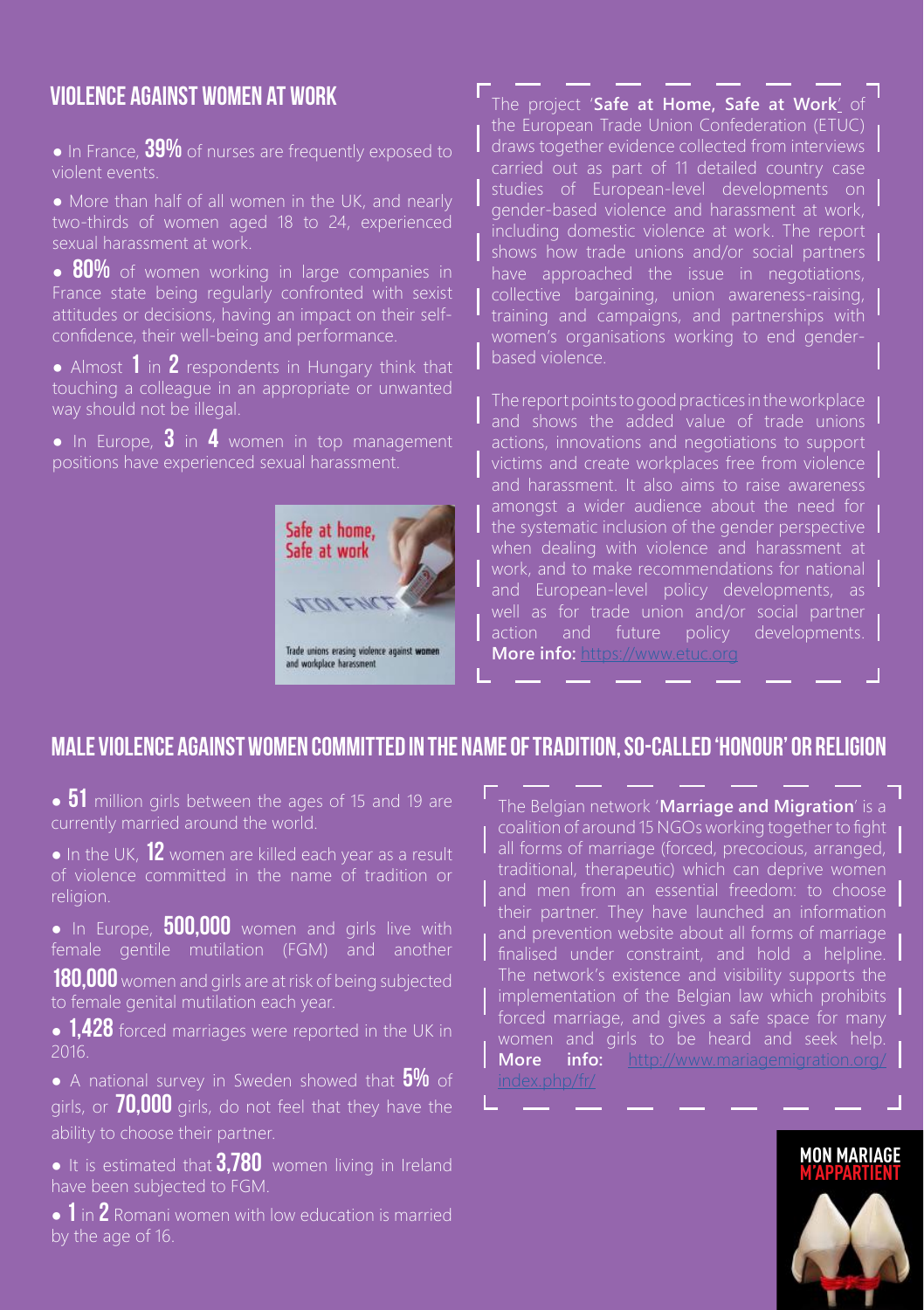### Institutional male violence against women

#### Violence against women in conflict

● In conflict situations, men use violence against women as a strategy or a weapon of war; this results in the objectification of women as symbols of 'conquered territory'.

● In conflict as well as post-conflict settings, girls and women in refugee camps are particularly vulnerable to sexual exploitation and sexual violence.

● Many female refugees report that in almost all of the countries they passed through, they experienced physical abuse and financial exploitation, being grouped or pressured to have sex by smugglers, security staff or other refugees.

 $\bullet$  75% of refugee children have expericed violence and assult by an adult along their migration route.

"A woman was physically assaulted by her father in her country of origin because she married a man from a different religion. Her father was a police officer and she could not protect herself in her own country. Therefore, she decided to leave the country. She arrived in Macedonia and asked for asylum. Her claim was refused by the authorities. Currently her case is in front of the constitutional court. During the decision making process the woman is being accommodated in the Vizbegovo asylum centre in Skopje: a collective facility where women are often exposed to gender-based violence. The facility is not lightened enough, not secure for women. There is limited access to hygiene facilities and to medical help. Other women have complained that they were sexually harassed by police personnel and social workers in the centre. However, these claims never went into procedure due to the fact that women were scared to report in order not to lose the asylum right." EWL #womensvoices report

#### WOMEN IN INSTITUTIONAL CARE, IN PRISONS, IN RETENTIC **CENTRES, IN RELIGIOUS INSTITUTIONS**  In Europe, women constitute on average 5% of the

EWL members in the Czech Republic report on the situation of the women who face obstetric violence: "During the provision of childbirth care in the Czech Republic, many women face obstetric violence. Probably up to 25 000 women per year experience a perineum cut with no medical justification. Women are often treated with drugs and subject to other interventions without informed and free consent. Separation of babies from their mothers is still the norm in many maternity hospitals. Data on the quality of care provided is not publically available. Competencies are denied to community midwives. There are no midwifery unit led centres in Czech Republic."



From 1991 to 2001, a series of conflicts took place on the territory of the Former Yugoslavia. During that time, ethnic, sexual and economic violence against women was rampant and rape was used as a tool for "ethnic cleansing". Neither international nor domestic trials adequately addressed these multiple forms of violence against women, and neither was focused on the interests of the victims. Women's organisations from the region set up a Women's Court in order to develop a feminist approach to justice.

A ground-breaking event, the Court took place in May 2015 in Sarajevo, Bosnia and Herzegovina, where women testified publicly about their experiences of ethnic and sexual violence, and about militarism and economic harms throughout the wars that engulfed the region during the 1990s. So far, there have been 7 regional meetings of the witnesses and 17 public presentations of the Women's Court. Other activities include a therapeutic team for supporting the women, solidarity network of the witnesses, alternative history, a documentary and a recently published book. Future aim is to organise local "mini" women's courts to deal with the following issues: ethnic based violence/discrimination, unprocessed war crimes, violation of women workers' rights, militarisation of the state and so on. **More info:** http://www.zenskisud.org/en

total penitentiary population; however, nearly 90% have suffered male violence throughout their lives.

 $\bullet$  In the UK, more than  $80\%$  of female prisoners have been locked up for non-violent offences such as shoplifting.

 $\bullet$  53% of women in UK prisons have experienced childhood abuse.

• 28% of older women in Europe have experienced violence or abuse in the last 12 months.

● Women with disabilities living in institutions are abused at twice the rate as those living in the community.